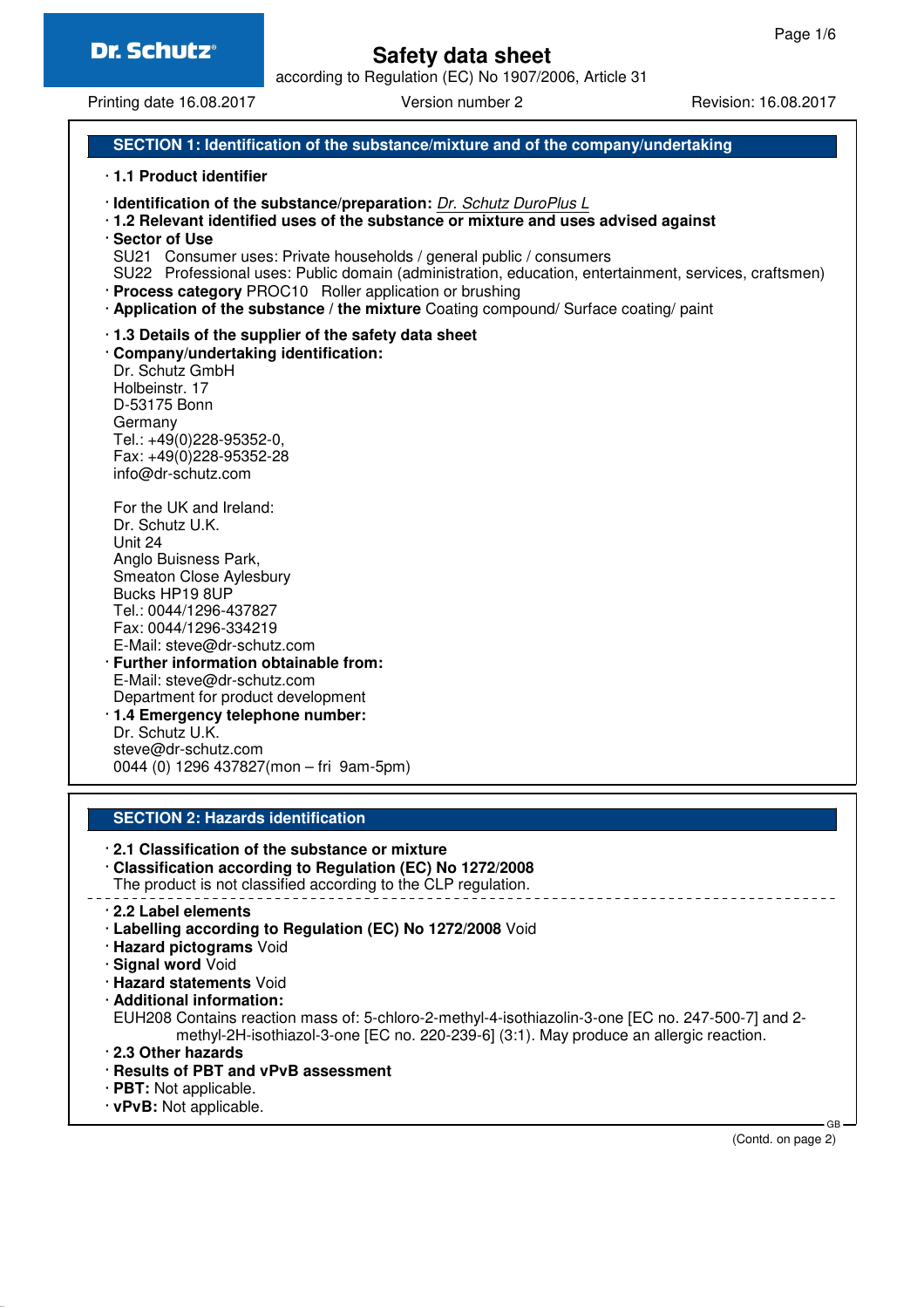# **Safety data sheet**

according to Regulation (EC) No 1907/2006, Article 31

Printing date 16.08.2017 **Version number 2** Revision: 16.08.2017

**Identification of the substance/preparation:** Dr. Schutz DuroPlus L

(Contd. of page 1)

#### **SECTION 3: Composition/information on ingredients**

- · **3.2 Chemical characterisation: Mixtures**
- · **Description:** Mixture of substances listed below with nonhazardous additions.
- · **Dangerous components:** Void
- · **Additional information:** For the wording of the listed hazard phrases refer to section 16.

#### **SECTION 4: First aid measures**

- · **4.1 Description of first aid measures**
- · **General information:** Immediately remove any clothing soiled by the product. No special measures required.
- · **After inhalation:** Supply fresh air; consult doctor in case of complaints.
- · **After skin contact:** Generally the product does not irritate the skin.

#### · **After eye contact:**

- Rinse opened eye for several minutes under running water. If symptoms persist, consult a doctor.
- · **After swallowing:** Rinse out mouth and then drink plenty of water.
- · **4.2 Most important symptoms and effects, both acute and delayed** No further relevant information available.
- · **4.3 Indication of any immediate medical attention and special treatment needed** No further relevant information available.

#### **SECTION 5: Firefighting measures**

- · **5.1 Extinguishing media**
- · **Suitable extinguishing agents:** Use fire extinguishing methods suitable to surrounding conditions.
- · **For safety reasons unsuitable extinguishing agents:** Not applicable.
- · **5.2 Special hazards arising from the substance or mixture** No further relevant information available.
- · **5.3 Advice for firefighters**
- · **Protective equipment:** No special measures required.
- · **Additional information**

Dispose of fire debris and contaminated fire fighting water in accordance with official regulations.

#### **SECTION 6: Accidental release measures**

- · **6.1 Personal precautions, protective equipment and emergency procedures** Not required.
- · **6.2 Environmental precautions:** Do not allow to enter sewers/ surface or ground water.

· **6.3 Methods and material for containment and cleaning up:**

Absorb with liquid-binding material (sand, diatomite, acid binders, universal binders, sawdust).

- · **6.4 Reference to other sections**
- See Section 7 for information on safe handling.

See Section 8 for information on personal protection equipment.

See Section 13 for disposal information.

#### **SECTION 7: Handling and storage**

- · **7.1 Precautions for safe handling** No special measures required.
- · **Information about fire and explosion protection:** No special measures required.
- · **7.2 Conditions for safe storage, including any incompatibilities**
- · **Storage:**
- · **Requirements to be met by storerooms and receptacles:** No special requirements.
- · **Information about storage in one common storage facility:** Not required.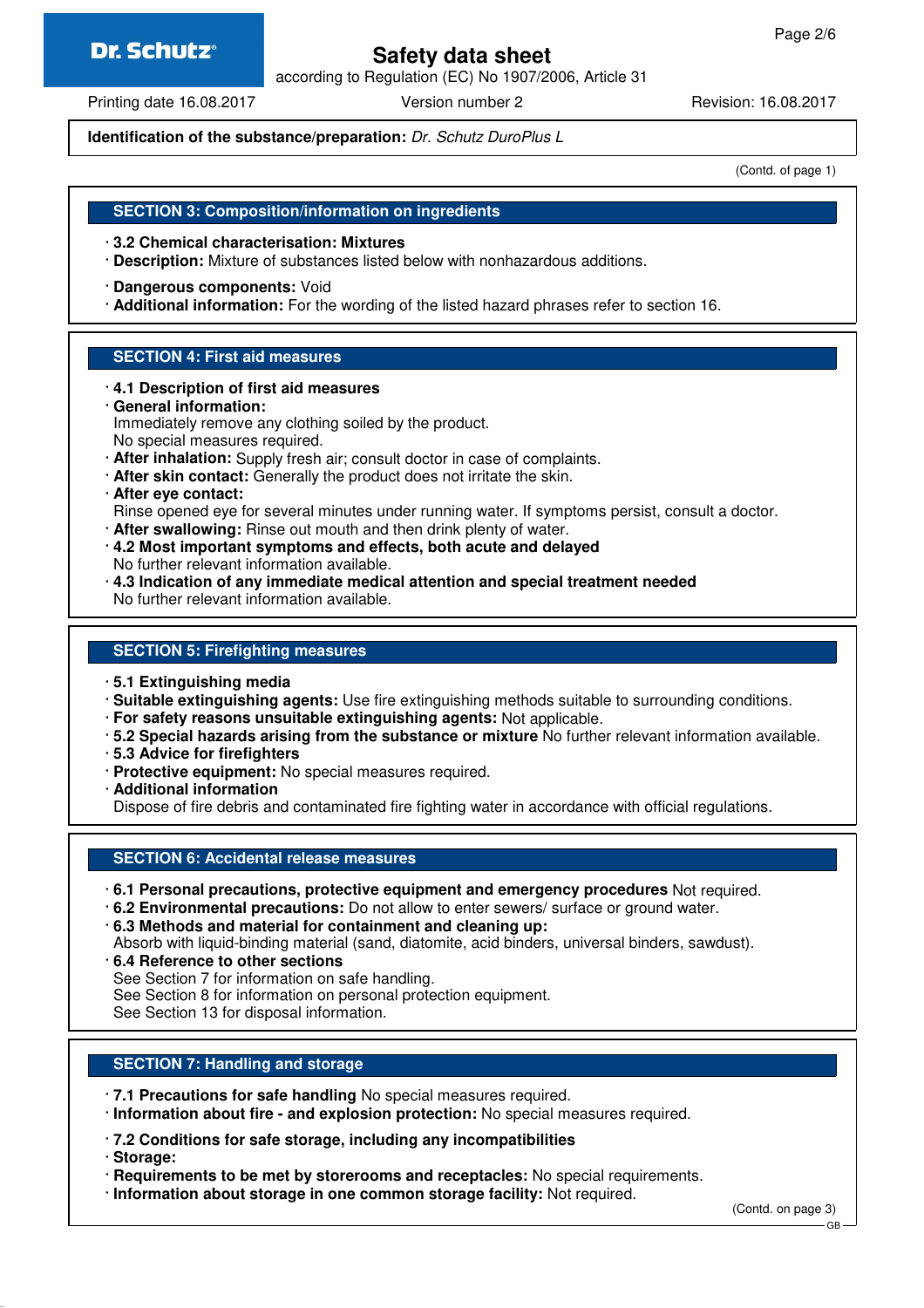# **Safety data sheet**

according to Regulation (EC) No 1907/2006, Article 31

Printing date 16.08.2017 Version number 2 Revision: 16.08.2017

**Identification of the substance/preparation:** Dr. Schutz DuroPlus L

(Contd. of page 2)

- · **Further information about storage conditions:** Store receptacle in a well ventilated area.
- · **7.3 Specific end use(s)** No further relevant information available.
- **SECTION 8: Exposure controls/personal protection**
- · **Additional information about design of technical facilities:** No further data; see item 7.
- · **8.1 Control parameters**
- · **Exposure limit values:**

The product does not contain any relevant quantities of materials with critical values that have to be monitored at the workplace.

- · **Additional information:** The lists valid during the making were used as basis.
- · **8.2 Exposure controls**
- · **Occupational exposure controls:**
- · **General protective and hygienic measures:**

The usual precautionary measures are to be adhered to when handling chemicals.

- · **Respiratory protection:** Not required.
- · **Protection of hands:**

The glove material has to be impermeable and resistant to the product/ the substance/ the preparation. Due to missing tests no recommendation to the glove material can be given for the product/ the preparation/ the chemical mixture.

Selection of the glove material on consideration of the penetration times, rates of diffusion and the degradation

· **Material of gloves**

The selection of the suitable gloves does not only depend on the material, but also on further marks of quality and varies from manufacturer to manufacturer. As the product is a preparation of several substances, the resistance of the glove material can not be calculated in advance and has therefore to be checked prior to the application.

· **Penetration time of glove material**

The exact break trough time has to be found out by the manufacturer of the protective gloves and has to be observed.

- · **Eye protection:** Goggles recommended during refilling
- · **Body protection:** Light weight protective clothing

| <b>SECTION 9: Physical and chemical properties</b>                                       |                                    |                               |  |
|------------------------------------------------------------------------------------------|------------------------------------|-------------------------------|--|
| .9.1 Information on basic physical and chemical properties<br><b>General Information</b> |                                    |                               |  |
| · Appearance:                                                                            |                                    |                               |  |
| Form:                                                                                    | Fluid                              |                               |  |
| Colour:                                                                                  | According to product specification |                               |  |
| · Odour:                                                                                 | Characteristic                     |                               |  |
| Odour threshold:                                                                         | Not determined.                    |                               |  |
| · pH-value:                                                                              | Not determined.                    |                               |  |
| Change in condition                                                                      |                                    |                               |  |
| <b>Melting point/freezing point:</b>                                                     | Undetermined.                      |                               |  |
| Initial boiling point and boiling range: 100°C                                           |                                    |                               |  |
| · Flash point:                                                                           | >100°C (Seta Flash Closed Cup)     |                               |  |
| · Flammability (solid, gas):                                                             | Not applicable.                    |                               |  |
| · Decomposition temperature:                                                             | Not determined.                    |                               |  |
| · Auto-ignition temperature:                                                             | Product is not selfigniting.       |                               |  |
|                                                                                          |                                    | (Contd. on page 4)<br>$-GB -$ |  |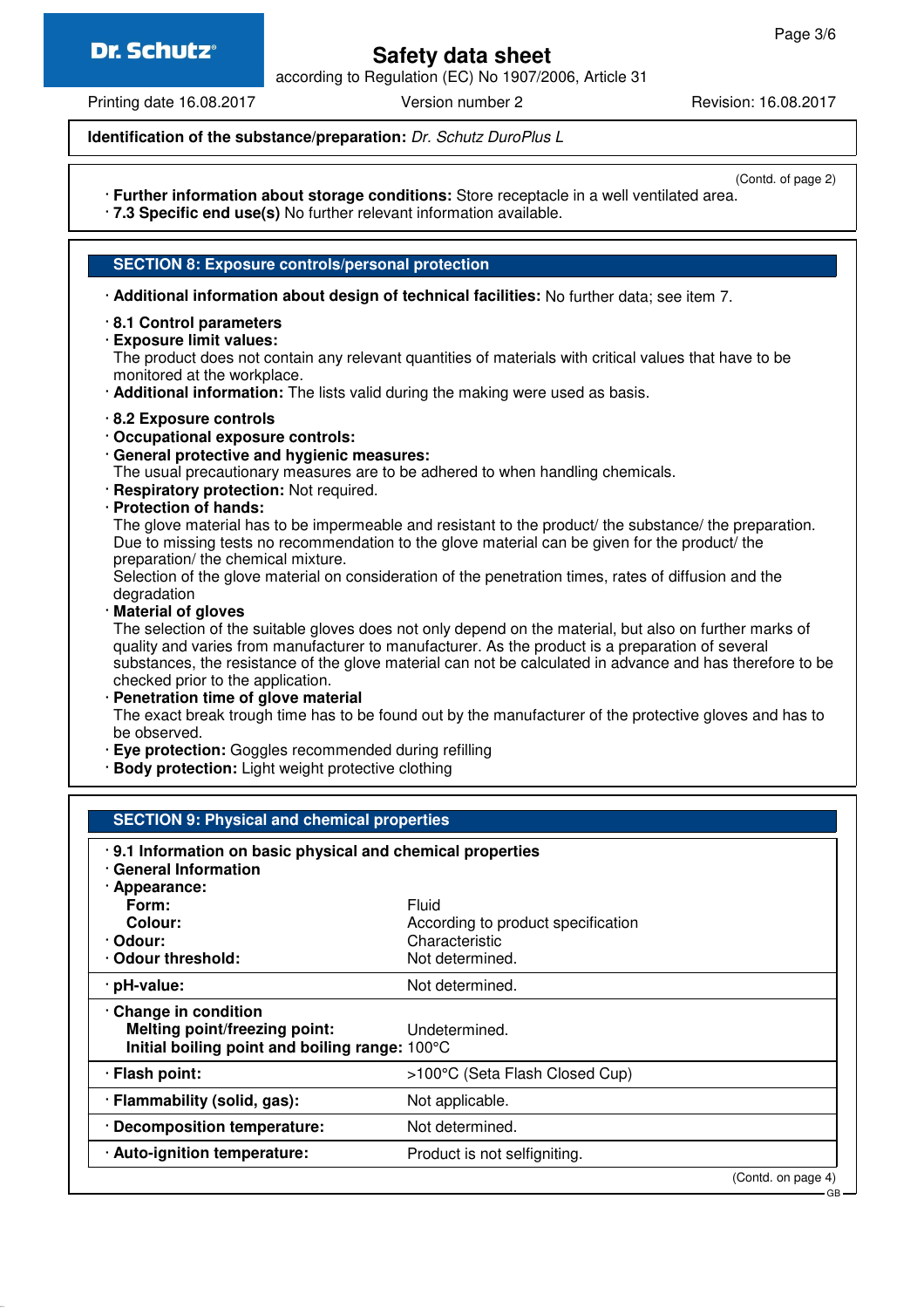## **Safety data sheet**

according to Regulation (EC) No 1907/2006, Article 31

Printing date 16.08.2017 Version number 2 Revision: 16.08.2017

#### **Identification of the substance/preparation:** Dr. Schutz DuroPlus L

|                                           |                                               | (Contd. of page 3) |
|-------------------------------------------|-----------------------------------------------|--------------------|
| · Explosive properties:                   | Product does not present an explosion hazard. |                    |
| <b>Explosion limits:</b>                  |                                               |                    |
| Lower:                                    | Not determined.                               |                    |
| Upper:                                    | Not determined.                               |                    |
| · Vapour pressure at 20°C:                | 23hPa                                         |                    |
| ∙ Density at 20°C:                        | $1.01$ g/cm <sup>3</sup>                      |                    |
| · Relative density                        | Not determined.                               |                    |
| · Vapour density                          | Not determined.                               |                    |
| · Evaporation rate                        | Not determined.                               |                    |
| · Solubility in / Miscibility with        |                                               |                    |
| water:                                    | Not miscible or difficult to mix.             |                    |
| · Partition coefficient: n-octanol/water: | Not determined.                               |                    |
| · Viscosity:                              |                                               |                    |
| Dynamic:                                  | Not determined.                               |                    |
| Kinematic at 20°C:                        | 60s (DIN 53211/4)                             |                    |
| · Solvent content:                        |                                               |                    |
| <b>Organic solvents:</b>                  | $0.0\%$                                       |                    |
| VOC (EC)                                  | $0.02\%$                                      |                    |
| .9.2 Other information                    | No further relevant information available.    |                    |

#### **SECTION 10: Stability and reactivity**

· **10.1 Reactivity** see section "Possibility of hazardous reactions".

- · **10.2 Chemical stability** No information available.
- · **Conditions to avoid:** No decomposition if used according to specifications.
- · **10.3 Possibility of hazardous reactions** No dangerous reactions known.
- · **10.4 Conditions to avoid** No further relevant information available.
- · **10.5 Incompatible materials:** No further relevant information available.
- · **10.6 Hazardous decomposition products:** No dangerous decomposition products known.

#### **SECTION 11: Toxicological information**

- · **11.1 Information on toxicological effects**
- · **Acute toxicity** Based on available data, the classification criteria are not met.
- · **Primary irritant effect:**
- · **Skin corrosion/irritation** Based on available data, the classification criteria are not met.
- · **Serious eye damage/irritation** Based on available data, the classification criteria are not met.
- · **Respiratory or skin sensitisation** Based on available data, the classification criteria are not met.
- · **CMR effects (carcinogenity, mutagenicity and toxicity for reproduction)**
- · **Germ cell mutagenicity** Based on available data, the classification criteria are not met.
- · **Carcinogenicity** Based on available data, the classification criteria are not met.
- · **Reproductive toxicity** Based on available data, the classification criteria are not met.
- · **STOT-single exposure** Based on available data, the classification criteria are not met.
- · **STOT-repeated exposure** Based on available data, the classification criteria are not met.
- · **Aspiration hazard** Based on available data, the classification criteria are not met.

(Contd. on page 5)

GB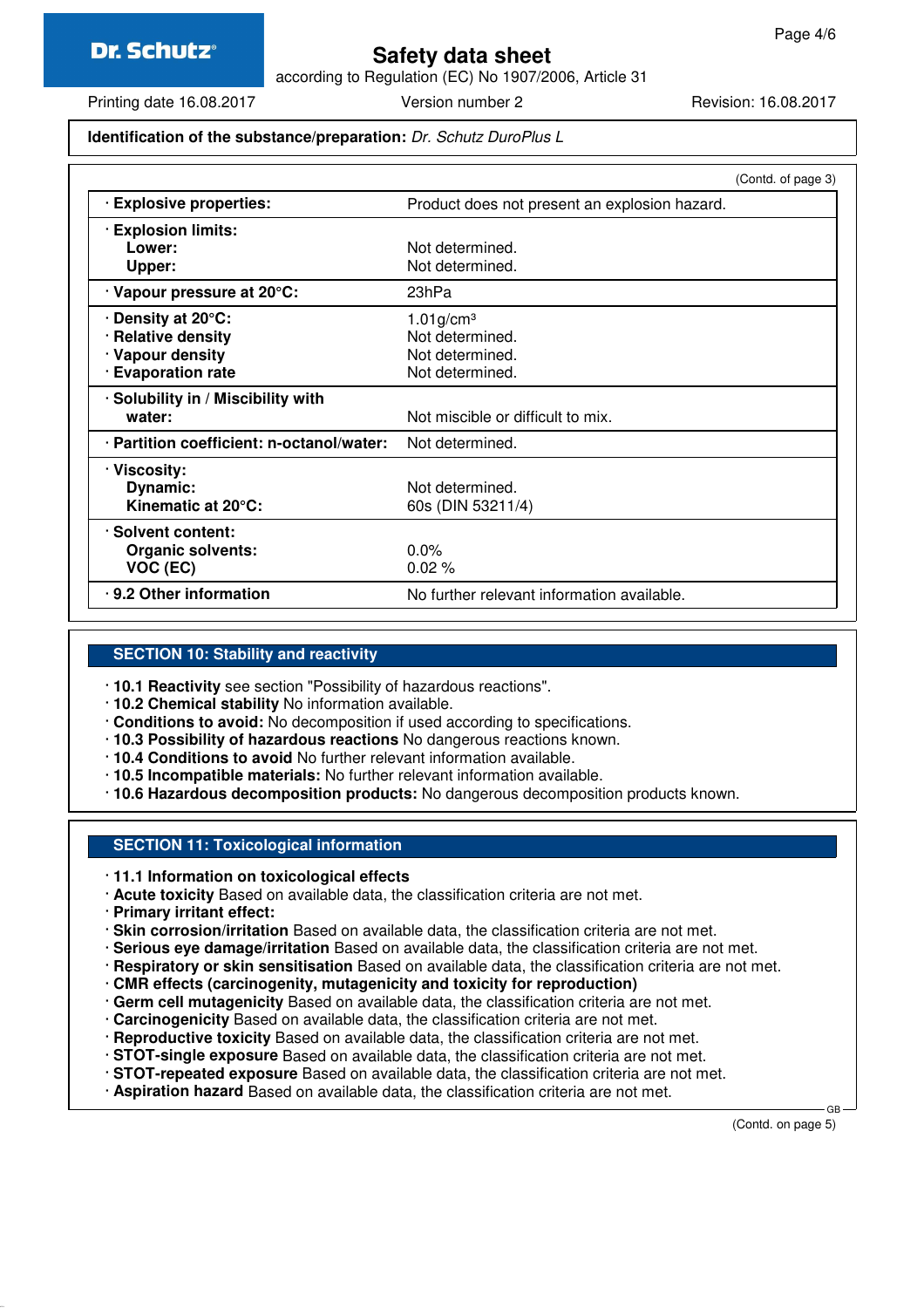# **Safety data sheet**

according to Regulation (EC) No 1907/2006, Article 31

Printing date 16.08.2017 **Version number 2** Revision: 16.08.2017

#### **Identification of the substance/preparation:** Dr. Schutz DuroPlus L

(Contd. of page 4)

#### **SECTION 12: Ecological information**

- · **12.1 Toxicity**
- · **Aquatic toxicity:** No further relevant information available.
- · **12.2 Persistence and degradability** No further relevant information available.
- · **12.3 Bioaccumulative potential** No further relevant information available.
- · **12.4 Mobility in soil** No further relevant information available.
- · **Additional ecological information:**
- · **General notes:**
- Water hazard class 1 (German Regulation) (Self-assessment): slightly hazardous for water Do not allow to reach ground water/water course. Do not allow undiluted product or large quantities of it to
- reach sewage system.
- · **12.5 Results of PBT and vPvB assessment**
- · **PBT:** Not applicable.
- · **vPvB:** Not applicable.
- · **12.6 Other adverse effects** No further relevant information available.

#### **SECTION 13: Disposal considerations**

#### · **13.1 Waste treatment methods**

· **Recommendation**

Disposal must be made according to official regulations. Smaller quantities can be disposed of with household waste.

- · **European waste catalogue**
- 08 01 12 waste paint and varnish other than those mentioned in 08 01 11
- · **Uncleaned packaging:**
- · **Recommendation:** Disposal must be made according to official regulations.

#### **SECTION 14: Transport information**

| $\cdot$ 14.1 UN-Number<br>· ADR, ADN, IMDG, IATA                                   | Void            |        |
|------------------------------------------------------------------------------------|-----------------|--------|
| · 14.2 UN proper shipping name<br>· ADR, ADN, IMDG, IATA                           | Void            |        |
| · 14.3 Transport hazard class(es)                                                  |                 |        |
| · ADR, ADN, IMDG, IATA<br>· Class                                                  | Void            |        |
| 14.4 Packing group<br>· ADR, IMDG, IATA                                            | Void            |        |
| 14.5 Environmental hazards:<br>· Marine pollutant:                                 | No              |        |
| · 14.6 Special precautions for user                                                | Not applicable. |        |
| .14.7 Transport in bulk according to Annex II of<br><b>Marpol and the IBC Code</b> | Not applicable. |        |
| · UN "Model Regulation":                                                           | Void            |        |
|                                                                                    |                 | $GB -$ |

(Contd. on page 6)